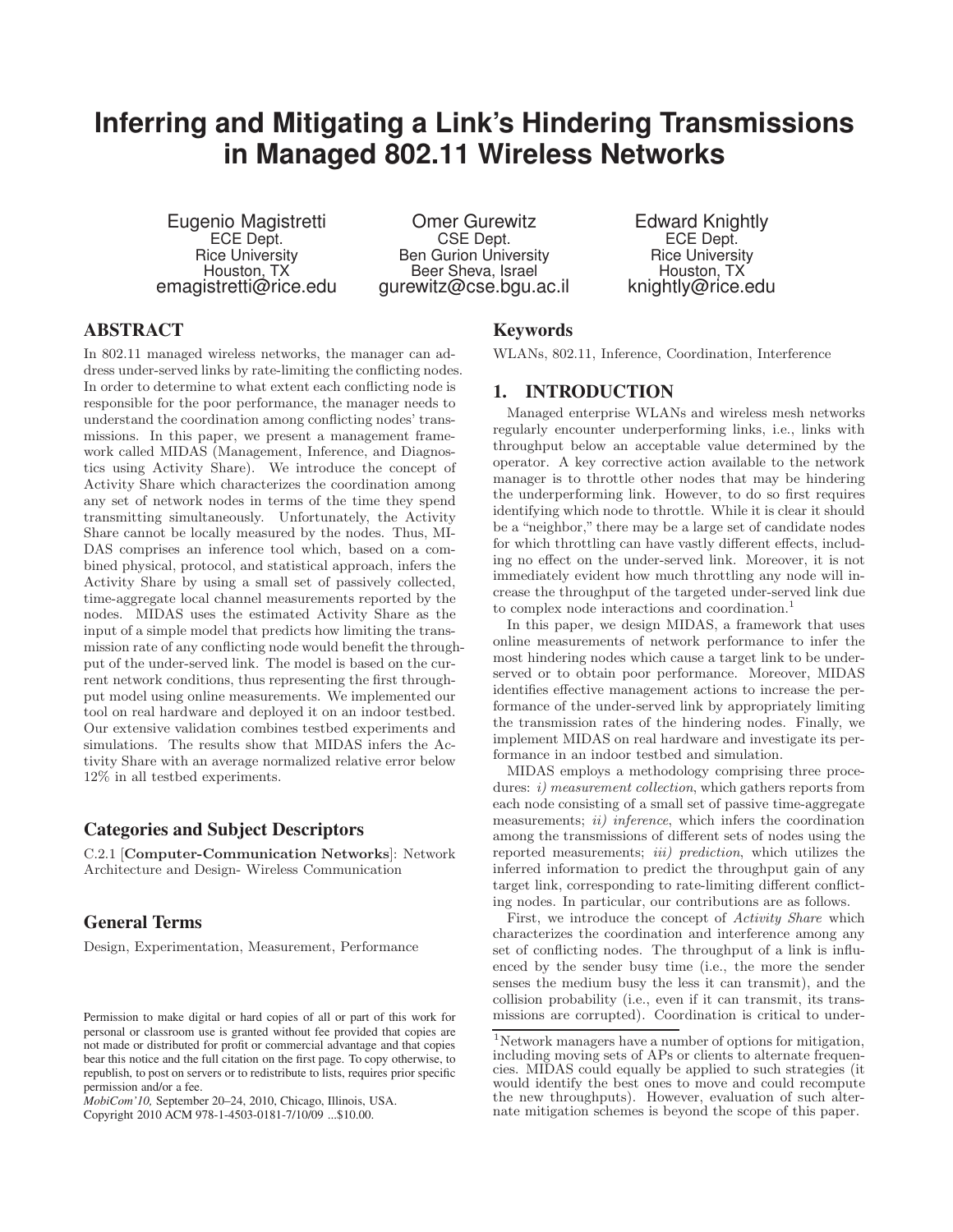stand how different nodes contribute to busy time and collision probability of each other. In fact, a sender's busy time is not simply the sum of the transmission times of its neighbors, as neighbors which are hidden from one another may transmit simultaneously. Analogously, link collisions are not the sum of the collisions with each hidden terminal, because multiple hidden terminals may collide with the same packet. Therefore, knowing which conflicting nodes are destructive to a link requires understanding their coordination. In order to capture node coordination, we define network state as a set of transmitting nodes; accordingly, in each time instant the network is in a unique state. We define Activity Share as the time share the network spends in each possible state in a given interval. That is, the Activity Share is a vector including, for each possible set of nodes, the fraction of time they spend transmitting simultaneously. Note that the Activity Share depends not only on the topological relationships between the nodes as determined by carrier sensing and link interference, but also on the transmission rate and pattern of each node under the current traffic conditions. Furthermore, since the transmission pattern of any node depends on the transmission pattern of its neighbors, and the transmission pattern of its neighbors depends on the transmission pattern of their neighbors (and thus recursively of all nodes in the network), the Activity Share captures the effects of global network interactions that extend beyond node locality. In particular, the Activity Share captures the coordination among the transmissions of any set of conflicting nodes as determined by the current global network conditions. In contrast, alternative indicators, such as the individual node transmission rates, are insufficient to determine how conflicting nodes influence the target link, since they do not capture the coordination. For example, the conflicting node with the highest transmission rate might mostly transmit simultaneously with others, such that limiting its rate may scarcely benefit the target link. We will show how the manager can utilize the Activity Share as a tool to understand the network behavior and to determine a strategy to change it, e.g., to increase the throughput of a congested or underperforming link. Unfortunately, the estimation of the Activity Share is challenging, because it cannot be locally measured by the nodes. In fact, during the reception of multiple overlapping packets, nodes cannot identify all senders, and thus recognize the network state.

Second, we design a tool to infer the Activity Share using a small set of passively collected, time-aggregate local channel measurements, reported by every node. Inferring the Activity Share requires computing the temporal distribution of the different network states, i.e., how long the network spent in each of them. We develop a technique to eliminate infeasible distributions by incorporating physical rules (e.g., the busy time of a node should coincide with the sum of the durations of the states in which its neighbors transmit and that node does not). Unfortunately, there can be an infinite number of temporal distributions that yield identical measurements. Consequently, we penalize unlikely distributions by incorporating protocol rules (e.g., the occurrence of states in which adjacent nodes simultaneously transmit is unlikely), and select a representative by using a statistical approach based on entropy considerations. To further limit the complexity of our problem, we propose a technique to reduce its dimensions, by actually *eliminating* the unlikely distributions.

Third, we develop a tool to predict the throughput increase achievable on the target link by rate-limiting the links formed by the target link's conflicting nodes. The Activity Share permits assessment of the current network conditions; however, it lacks predictive power to identify effective rate-limiting actions and to anticipate their outcomes. The challenge is to understand how changing the transmission time of a conflicting node affects the Activity Share, and subsequently how the new Activity Share affects the target link's throughput. We design a simple throughput prediction model that derives its inputs from the current network conditions, i.e., from the inferred Activity Share, thus representing the first throughput model based on online measurements.

Fourth, we extensively evaluate the accuracy of MIDAS by combining testbed experiments and simulations. We implemented MIDAS on real hardware and deployed it on an indoor testbed, where we investigated its sensitivity to different network settings under real channel conditions. The results show that MIDAS infers the Activity Share with high accuracy, i.e., with an average normalized relative error as low as 5%. In order to extend our validation to a broader set of scenarios, we performed numerous simulations. A key finding is that, by rate-limiting different conflicting nodes for the same fixed amount, the throughput of the target link can increase from 7% to 172% of the rate-limited quantity. We also validate the effectiveness of the Activity Share in supporting throughput prediction, and show that MIDAS anticipates the benefits of alternative rate-limiting actions with an error lower than 20% of the rate-limited quantity.

The remainder of the paper is organized as follows. In Section 2 we present MIDAS, and define the Activity Share. We develop a technique to infer the Activity Share in Section 3. A throughput prediction tool using the Activity Share is described in Section 4. Section 5 presents testbed and simulation results. Finally, Section 6 overviews related works, and Section 7 concludes the paper.

## 2. THE MIDAS FRAMEWORK

A link can be considered under-served due to a discrepancy between the network manager's targeted link throughput and the actual throughput. The network manager's policy for setting target throughputs (incorporating factors such as fairness, QoS, pricing, offered load, etc.) is beyond the scope of this paper. The objective of MIDAS is to determine the causes of the poor performance and design corrective actions.<sup>2</sup> While local node observations can point out problematic links, in general the causes of the low throughput cannot be locally inferred. For instance, in the case of high packet drop rate, the local measurements can seldom determine the hindering nodes. MIDAS helps improving the problematic link by inferring the impact of hindering transmitters and by rate-limiting the most destructive flows.

The severity of link hindering interactions mainly depends on three factors: i) network topology: nodes' pairwise relations as determined by carrier sensing and interference affect the form of interaction, e.g., hidden terminals are responsible for transmission corruptions, while carrier sensed nodes affect deferral;  $ii)$  link transmission rates: nodes that trans-

 ${}^{2}\mathrm{In}$  this paper, we only consider 802.11 MAC issues, e.g., we do not address throughput losses due to TPC dynamics, or low received signal strength.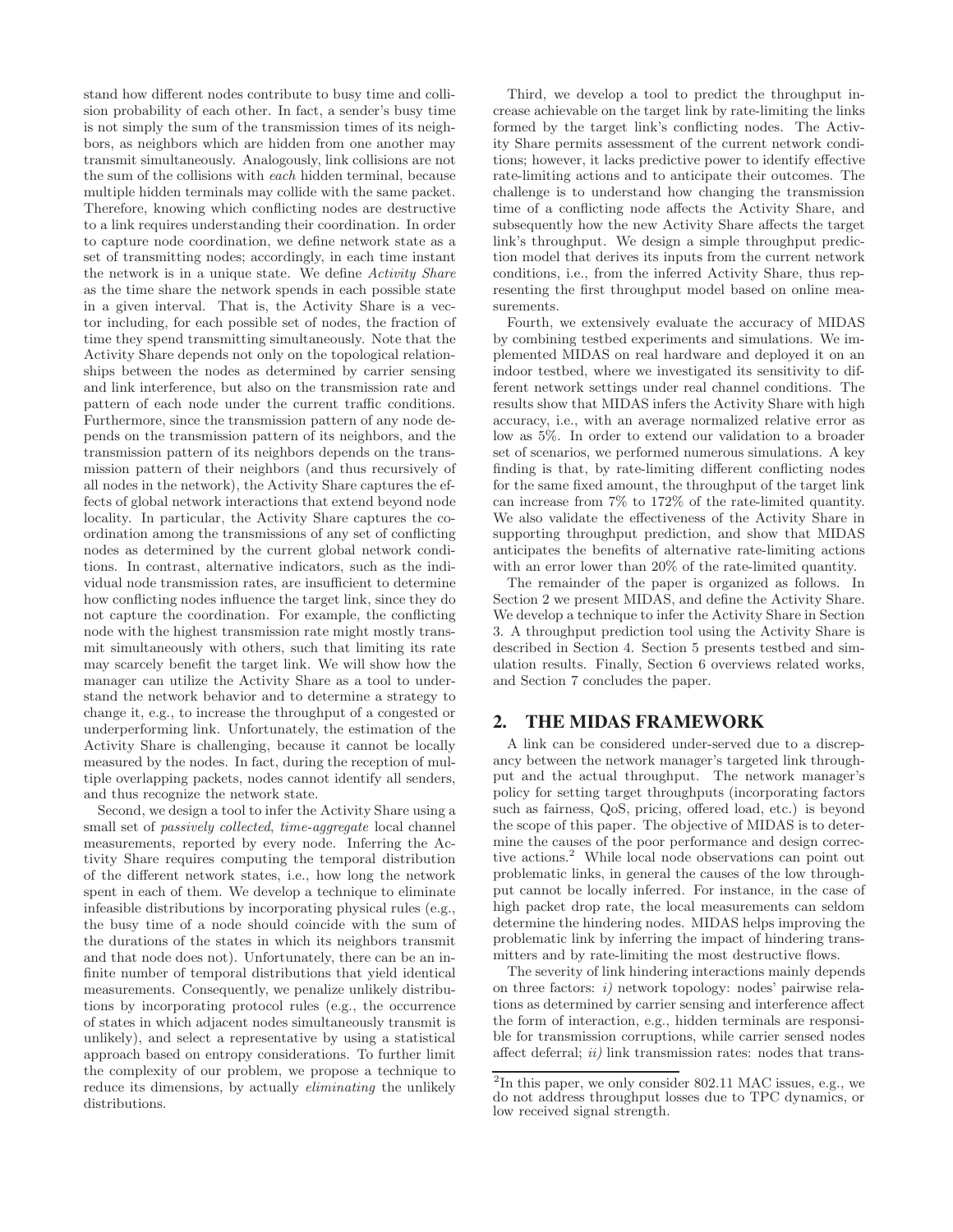mit few packets are less likely to interfere with a target link; and  $iii)$  link transmission coordination: the number of link packets corrupted by a hidden terminal depends on how frequently a link sender and hidden terminal transmit simultaneously. Note that transmission rates and coordination strongly depend on the traffic load of each node.

In this section, we introduce a novel metric termed Activity Share which captures the coordination between any possible set of nodes, by measuring the fraction of time they transmit simultaneously. Even though the Activity Share does not directly measure the interference between nodes, it reflects node interactions. Thus, the Activity Share is affected by node interference relationships, traffic load, MAC protocol, etc. We will show how MIDAS can utilize the Activity Share to evaluate the potential effects of alternative corrective actions (see Section 4). We will also show that the Activity Share cannot be locally observed by the network nodes and describe how it can be inferred from measurements collected by the nodes. Note that, in contrast to the Activity Share, alternative indicators that evaluate pairwise conflicts between interfering links taking into consideration only topological information (e.g., the conflict graph [9]) miss the important dynamic information about the coordination of the transmissions of multiple nodes.

# 2.1 The Activity Share: Fundamental Element of Network Observation

As previously explained, our management framework aims to identify the originating causes of under-served links and to increase their throughput by rate-limiting conflicting nodes. In this study, we consider 802.11 stationary multihop wireless networks, including enterprise WLANs and mesh networks. In such networks, nodes can affect the throughput attained on a link (sender-receiver pair) by two key means:  $i)$  reducing the time the medium is perceived as free by the sender, thereby forcing the sender to defer;  $ii)$  corrupting the packet reception at the receiver end, i.e., colliding. In multi-hop topologies, despite the use of the carrier sensing mechanism, several nodes that are in conflict with a specific transmitter can potentially transmit simultaneously. Hence, it is challenging to anticipate the benefits of rate-limiting conflicting links on the sender busy time or collisions of the target link, and thus on its throughput. Even knowing the exact packet transmission rate of each node in conflict with the link of interest is not sufficient, because the throughput gain mainly depends on the coordination among the conflicting nodes as illustrated in the example below.

Example. The following example shows that node coordination is the key to understand the effectiveness of ratelimiting conflicting nodes to improve the throughput of an under-served link. Let us consider the simple wireless network depicted in Figure  $1(a)$ , where a dotted line connecting two nodes indicates that the two nodes are within carrier sensing range. The link  $(a, b)$  is identified as under-served; the goal of the network manager is to assess how decrementing the transmission rates of the conflicting links formed by nodes 1 and 2 can benefit the throughput of link  $(a, b)$ . Since nodes 1 and 2 are not coordinated by carrier sensing, they can transmit simultaneously. Figure 1(b) depicts a typical timeline of the transmissions of the three nodes. The continuous deferral is the cause of the performance issue of link  $(a, b)$ ; in fact,  $(a, b)$  can transmit only when both nodes 1 and 2 are silent. Thus, decreasing the transmission rate of



Figure 1: Example of transmission alignment due to (lack of) carrier sensing.

only one of them will produce a minimal benefit to  $(a, b)$ ; this is because only a small portion of the released airtime will result in free airtime for  $(a, b)$ . The analysis of the coordination between the conflicting nodes 1 and 2, and in particular of the large overlap between their transmissions, can promptly lead to this conclusion. Obviously, this is only a simple case, where the large overlap between the transmissions of 1 and 2 is not surprising; however, in more complex topologies with several conflicting nodes, it is not clear how to determine node coordination and its effect.

Network State and Activity Share. The key to understanding how conflicting nodes affect an underserved link is to determine the time they spend transmitting simultaneously. For instance, in the example in Figure 1, the transmissions of nodes 1 and 2 mostly overlap, anticipating a small gain in free airtime perceived by the link  $(a, b)$ , from the reduction of the transmission times of either one. Furthermore, the higher the number of nodes in conflict with a target link which can potentially transmit simultaneously, the lower the gain from limiting the transmission time of a single node. For instance, if in the example instead of two uncoordinated nodes in conflict with link  $(a, b)$ , there were three or more such nodes, the free airtime gained by rate limiting a single node would be even lower.

Let us consider an N-node network. To formalize the concept of simultaneous transmission of a set of nodes, we define network state and Activity Share as follows.

DEFINITION 1. The Network State  $\vec{D}$  denotes the transmission status of each node in the network.  $\vec{D}$  is an Ndimensional vector comprising an entry for each node that indicates whether the node is transmitting or idle in the state.  $\vec{D} = (d_1, d_2, \ldots d_N), \quad d_i \in \{0, 1\},$  where  $d_i = 1, 0$  indicates that node i is transmitting or not, respectively. Note that each network state is univocally identified by the set of transmitting nodes.

Since there are N nodes in the network there are  $2^N$  possible states denoted by  $\vec{D}_1, \vec{D}_2, \ldots, \vec{D}_{2^N}$ . The network transitions in time through a succession of network states. The *Instantaneous Network State* at time  $t_0$ ,  $\vec{D}(t_0)$ , is the state of the network at time  $t_0$ , i.e.,  $\vec{D}(t_0) = \vec{D}_j$  iff the network state at time  $t_0$  is  $\vec{D}_j$ .

Next, we define the Activity Share which is the time share the network spends in each state per time unit.

DEFINITION 2. The Activity Share of the network state  $\vec{D}_j$ , denoted by  $AS(L, \vec{D}_j)$ , is the fraction of time during the interval  $[0, L]$  for which the network was in state  $\vec{D}_j$ , *i.e.*,  $AS(L, \vec{D}_j) = \frac{1}{L} \int_0^L \mathbf{1}_{[\vec{D}(t) = \vec{D}_j]}(t) dt$ , where  $\mathbf{1}_{[\vec{D}(t) = \vec{D}_j]}(t)$ denotes the indicator function such that  $\mathbf{1}_{[\vec{D}(t) = \vec{D}_j]}(t) = 1$  if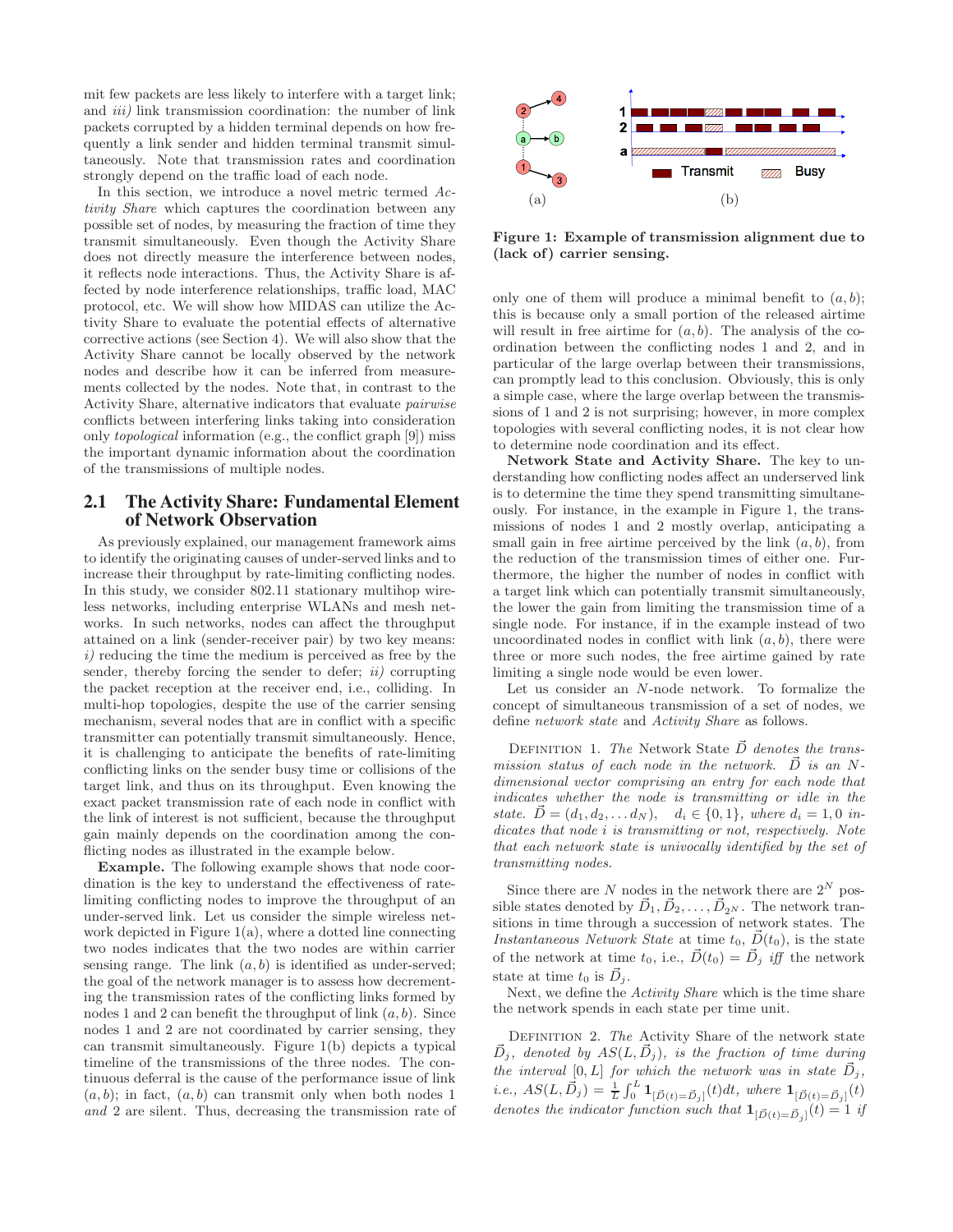the network state at time t is  $\vec{D}_i$ , and 0 otherwise. The sum of  $AS(L, \vec{D}_i)$  over all possible states adds to one:

$$
\sum_{j=1}^{2^N} AS(L, \vec{D}_j) = 1 \qquad \forall L \tag{1}
$$

We separately denote as Activity Share,  $\vec{AS}$ , the distribution of time among all states that the network visited during the time interval [0, L], i.e.,  $\vec{AS} = \{AS(L, \vec{D}_j), \forall \vec{D}_j\}.$  Note that if the network is stationary  $\lim_{L\to\infty} AS(L, \vec{D}_i)$  is the probability that the network at any time instant is in state  $D_j$ . In the following, we consider L large enough to satisfy stationarity, and we drop L from our notation.

The estimation of the Activity Share is challenging because it cannot be locally measured by the nodes. Specifically, the nodes cannot identify the transmitters of all the packets they carrier-sense. In fact, some of the overlapping packets (e.g., sent by 1 and 2 in Figure 1) may collide at the intermediate nodes (e.g., node a), preventing the decoding of at least one of them. Another obstacle is the strength of the received signal, which may exceed the carrier sense threshold or generate collisions, but not be sufficiently greater than the background noise to permit the decoding of the packet. In order to overcome these challenges, it is necessary to analyze the combined measurements of different nodes.

#### 2.2 The Measurements

In MIDAS, each network node k continuously collects information, and delivers a report  $R_k$  to the manager at every report interval. In this paper, we suggest a new scheme which we will use to infer Activity Share, given a set of measurements reported by the nodes  $\vec{R} = \{R_1, R_2, ... R_N\}.$ 

A tradeoff emerges between the amount of information contained in  $R_k$  and the estimation accuracy of the Activity Share. If  $R_k$  contained complete traces of the exact times and durations of all transmissions of node k, the manager could use the reports to reconstruct a global trace of the transmissions in the network (such as in Figure  $1(b)$ ), and hence obtain the Activity Share by inspection. However, the amount of information that needs to be collected and the timely delivery of such traces would overwhelm the network resources. For example, a set of traces satisfying our requirements is collected in [5]; therein, the authors show that the overhead is between 100 kbps and 500 kbps per node, without even considering the multiplicative effect of multi-hopping [3].

We consider a highly simplified and easily measured set of inputs  $R_k$  consisting of information passively collected from the local network card and time averaged over the report interval. Each node observes the local channel in three states:  $T$  if the measuring node is transmitting;  $B$  if the node is not transmitting but the total received energy exceeds the carrier sensing threshold;  $I$  if neither the received energy exceeds the carrier sensing threshold, nor the node itself is transmitting. Notice that the state  $B$  reflects the activity of all carrier sensed nodes and does not distinguish between different transmitters. The report  $R_k$  includes the time shares  $T_k$ ,  $B_k$ ,  $I_k$  node k observed the channel in any of the three states during the report interval. Clearly,  $T_k + B_k + I_k = 1$ , ∀k. An implementation of the measurement collection tool is presented in Section 5.1. In contrast to trace-based solutions, our reports only include two numerical values.

## 3. THE INFERENCE TOOL

The reconstruction of the Activity Share from the reports is challenging because the time-average measurements in  $\bar{R_k}$ are the result of the transmissions either of the individual node k (i.e.,  $T_k$ ) or of all its neighbors (i.e.,  $B_k$ ). In both cases, it is not possible to locally determine the overlapping intervals of subsets of neighbors, and of sets of nodes that do not share neighbors. In this section, we will show how to overcome this issue; our solution consists of three elements. First, in order to obtain accurate estimations, we use the  $\vec{R}$ inputs to constrain the domain of the feasible  $\overrightarrow{AS}$  (Section 3.2). Since the constraints do not generally identify a unique solution, we propose an optimization problem to choose a single representative  $\vec{AS}$  (Section 3.3). The last element of the solution addresses the computational complexity of the proposed problem, and reduces the dimension of the AS solution space using protocol rules of 802.11 (Section 3.4). In the experimental results in Section 5 we consider practical implementation issues, such as report losses and time-varying channel.

## 3.1 Network Model

We consider a single-radio, single-channel network, and we abstract it as a graph  $G = \{V, E\}$ , where the vertices V represent the N nodes, and the edges E represent the carrier sensing relationships among the nodes. The existence of a sensing edge  $(i, j) \in E$  means that node i carrier senses transmissions from node  $j$  and vice versa. We define the set of the nodes that node *i* carrier senses as  $V_{cs}(i) = \{j | (i, j) \in$  $E$ . We assume that the topology of the graph with respect to  $E$  is fixed during any observation interval and known to our inference tool (e.g., via offline link profiling [17], or passive online estimations [12]).

#### 3.2 Report-based Constraints

In order to obtain an accurate estimation of the Activity Share, we use the reported measurements  $\vec{R}$  to constrain the feasible domain. Since the local observations of the channel of any node provide information about the cumulative duration of sets of network states, the actual  $\overrightarrow{AS}$  must satisfy the constraints imposed by all local observations, and hence lies in the feasible region the observations define. Accordingly, we can derive the following constraints:

$$
\sum_{j:(D_j^k=1)} AS(\vec{D}_j) = T_k \tag{2}
$$

$$
\sum_{j:(D_j^k=0)\wedge(\exists s\in V_{cs}(k):D_j^s=1)} AS(\vec{D}_j)=B_k
$$
\n(3)

$$
\sum_{j:(D_j^k=0)\wedge(D_j^s=0,\forall s\in V_{cs}(k))} AS(\vec{D}_j) = I_k
$$
\n(4)

$$
\forall k \in [0..N]
$$

where  $D_j^n$  denotes the *n*-th component of the  $\vec{D}_j$  vector. Equation (2) constraints the time share each node is transmitting: the sum of the Activity Shares of states in which node  $k$  transmits should be equal to the fraction of time  $k$ transmitted. Equation (3) is related to the busy time of the nodes. In our network model, the state of a node  $k$  is busy if the node is not transmitting and any of the nodes in  $V_{cs}(k)$ is transmitting. Hence, the Activity Shares of states, in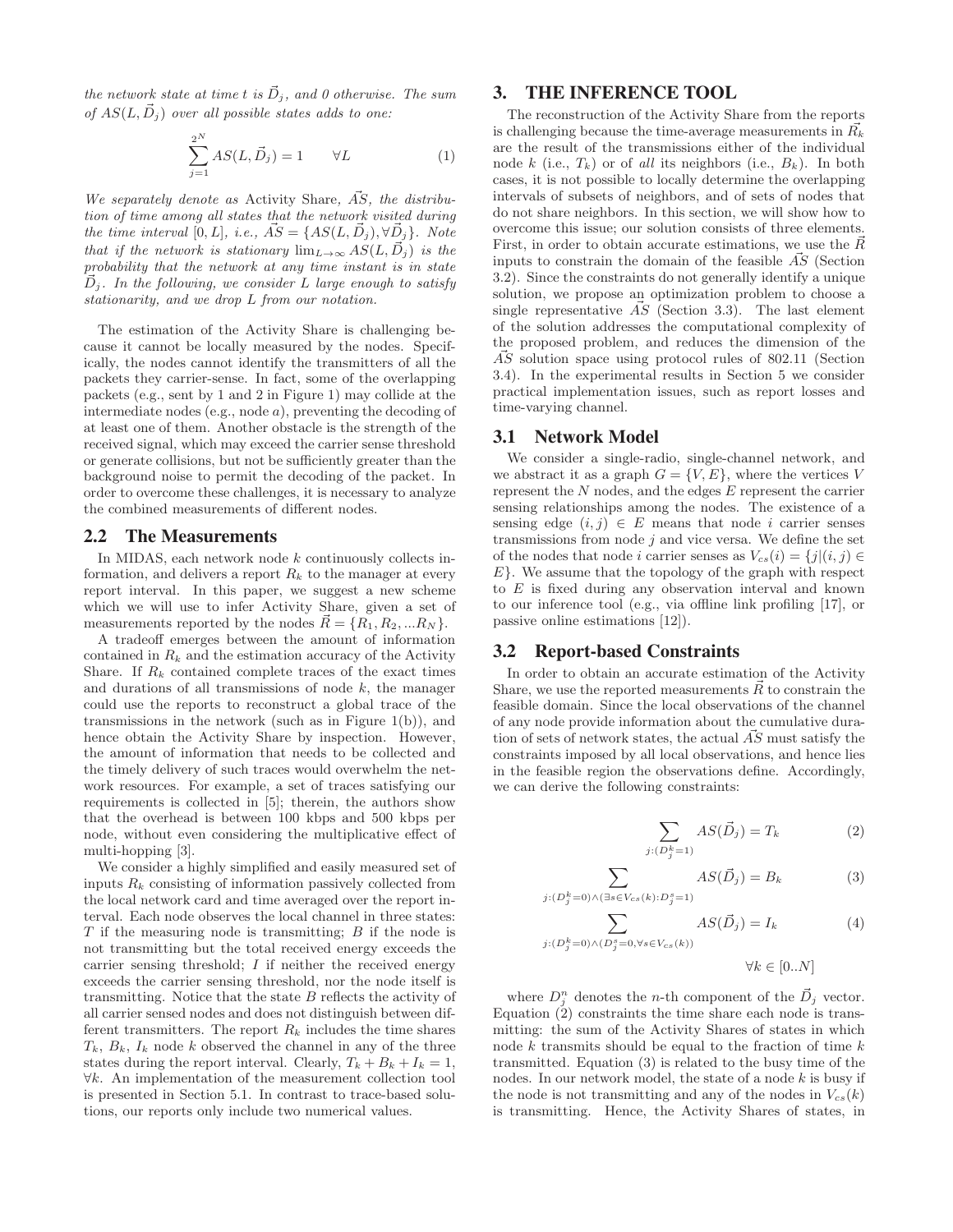which any of the nodes in  $V_{cs}(k)$  is transmitting and node k is not, sum up to  $B_k$ . Notably, also the busy time of the nodes carries information about the Activity Share, by inducing constraints on the duration of the network states including transmissions from any neighboring node. The assumption that the links in  $E$  are fixed plays a crucial role in enforcing this constraint. Even though this is a simplifying assumption, related research shows that threshold-based carrier sensing relationships can be reasonably well approximated as binary [16]. Our experimental results, and a specific discussion in [13], evaluate the effects of this assumption. Equation (4) relates to the idle time of the nodes, and can be obtained with considerations analogous to the previous two. Simple considerations show that any of the three equations associated with each node is redundant with respect to the remaining two and Equation (1). This fact can be easily verified by noticing that the state indexes used for the three constraints  $(2)$ ,  $(3)$ ,  $(4)$  are a partition of the whole set of indexes, thus they sum up to the left hand-side term of Equation (1). Thus, we consider Equation (4) redundant for all nodes.

#### 3.3 Entropy-based Statistical Solution

In this subsection, we show how to determine a representative  $\overrightarrow{AS}$  close to the actual  $\overrightarrow{AS}$  occurred during the measured interval. The representative  $\overrightarrow{AS}$  should satisfy the report constraints, since the actual  $\overrightarrow{AS}$  determines the reported measurements. However, the constraints we defined do not identify in general a single  $\overrightarrow{AS}$ , but rather a feasible solution domain. Each Activity Share distribution  $AS$ in the domain defined by the reports would have generated the exact same observations obtained by the nodes; hence, the selection of any of these  $\overrightarrow{AS}$  is admissible. However, a key observation is that not all feasible solutions are equally likely, e.g., 802.11 introduces a bias against states that include simultaneous transmissions of mutually carrier sensing nodes. We formalize this bias using the a priori distribution of the states, and we select our representative  $\vec{AS}$  as the feasible solution closest to the a priori distribution.

Protocol-driven a priori information. As shown in Section 2.1, we can give a statistical interpretation of the components of the Activity Share. Each  $AS(D_i)$  corresponds to the probability the network is in the state  $D_i$ at a random time instant. Because of the carrier sensing behavior of 802.11, not all network states have a priori identical probabilities of occurrence, i.e.,  $AS(\vec{D}_i)$  is not a priori uniform (i.e., equal to  $\frac{1}{2^N}$ ) over all states  $\vec{D}_j$ . In fact, 802.11 carrier sense aims to prevent the occurrence of states where neighboring nodes transmit simultaneously, i.e.,  $\{\vec{D}_j \mid \exists k, l : l \in V_{cs}(k), D_j^k = 1, D_j^l = 1\}$ . Practically, two neighbors can transmit simultaneously only if their backoffs expire within a slot interval, while non-adjcent nodes can initiate their transmissions independently. As a consequence, among the admissible  $\vec{AS}$ , our scheme should favor the  $\overline{AS}$  that do not assign large probabilities to states including neighbor transmissions.

We model the protocol behavior of 802.11 by identifying an a priori distribution that assigns probabilities to the states  $D_i$  unequally. Since trying to capture the exact prior probability of each state according to 802.11 is very complicated, we use a coarse-grained approximation. Nonetheless, we will show in Section 5 that our technique attains high accuracy. Our fundamental idea is to assign to the network states a priori probabilities exponentially decreasing with the number of adjacent transmitters they contain, e.g., the states containing two pairs of adjacent transmitters have half the probability of those that contain only one pair. Notice that this assignment partitions the states  $\dot{D}_i$  in classes, where all the states in the same class contain identical numbers of adjacent transmitters, and thus have equal probabilities. For instance, class 0 includes all states that do not contain adjacent transmitters and have probability p, class 1 includes all states that contain only one pair of adjacent transmitters and have probability  $p/2$ , etc.

Minimum Relative Entropy  $\vec{AS}$  inference. In the previous paragraph, we formalized our knowledge of the protocol behavior by using an a priori distribution of  $\vec{AS}$ . Our objective is to select the feasible  $\vec{AS}$  closest to the defined a priori distribution. We propose to use the concept of Kullback-Leibler distance [6] to quantify the distance between two distributions, and select the representative  $\vec{AS}$  as the feasible solution that minimizes such distance from the  $a$ priori distribution. Accordingly, the problem is formulated following the Minimum Relative Entropy Principle.<sup>3</sup> Out of the feasible solutions that have equal Kullback-Leibler distance from the a priori distribution, the Minimum Relative Entropy Principle favors the solutions that spread the probability of the states in the same class as evenly as possible. In fact, in absence of any other information about the 802.11 protocol behavior, all states that the a priori distribution assigns to the same class have identical probability. Hence, any different probability assignment would introduce an unmotivated bias.

The  $\overline{AS}$  Inference problem. We formulate the  $\overline{AS}$ inference problem as:

$$
\min_{\mathbf{x}} \quad \sum_{j=0}^{\gamma-1} x_j \log \frac{x_j}{w_j}
$$
\n
$$
\Phi \cdot \mathbf{x} = \mathbf{T}
$$
\n
$$
\Psi \cdot \mathbf{x} = \mathbf{B}
$$
\n
$$
\mathbf{1}' \cdot \mathbf{x} = 1
$$
\n
$$
\mathbf{x} \geq \mathbf{0}
$$
\n(5)

where  $\gamma$  is the cardinality of the set of admissible network states ( $2^N$  in this case);  $\boldsymbol{x}$  is a  $\gamma$ -dimensional vector, whose j-th entry is  $AS(\vec{D}_i);$  w is the prior distribution of the network states;  $\Phi$  is an  $N \times \gamma$  matrix, whose ij-th entry is 1 if  $D_j^i = 1$ , 0 otherwise;  $\Psi$  is an  $N \times \gamma$  matrix, whose ijth entry is 1 if  $D_j^i = 0$  and  $\exists s \in V_{cs}(i) : D_j^s = 1;$  **T** and  $\boldsymbol{B}$  are *N*-dimensional vectors, whose  $k$ -th entries are the measurement results  $T_k$ , and  $B_k$  respectively. Notice that the objective function is the relative entropy between the solution  $x$  and the prior distribution  $w$ ; further, the first and second constraints (each N-dimensional) correspond to Equations (2) and (3) respectively, while the third constraint (1-dimensional) corresponds to Equation (1).

## 3.4 Protocol-based State Space Reduction

The solution space of the  $\vec{AS}$  inference problem is generated by  $2^N$  variables, i.e., the Activity Share components that correspond to all possible network states; as the number of network nodes N increases, the exploration of such a large

<sup>3</sup>Note the that minimizing the relative entropy is equivalent to maximizing the expected value of the log-likelihood.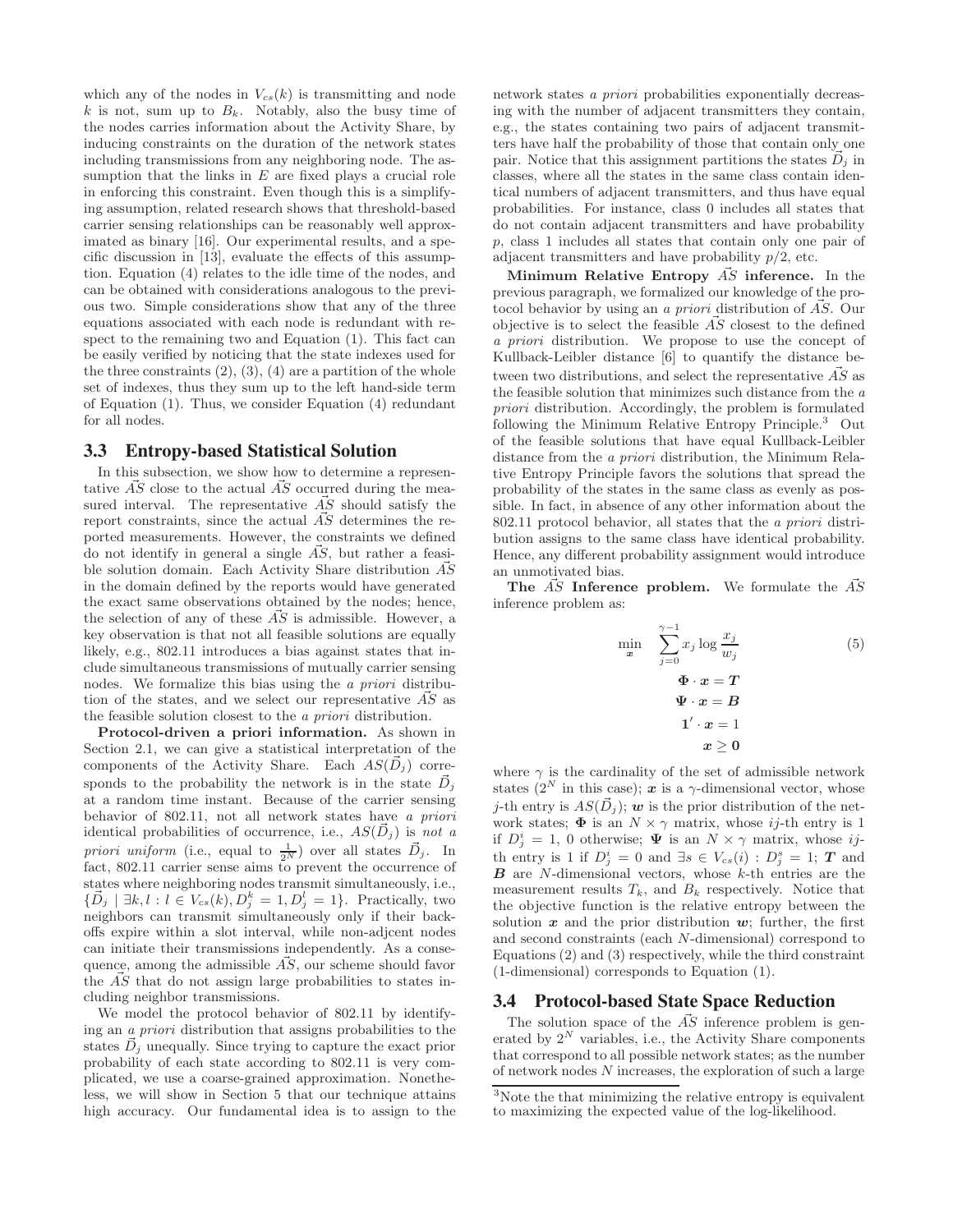space to find the best candidate solution becomes computationally complex. In order to reduce space and complexity, we again leverage the protocol properties of 802.11 which permit to discover unlikely states.

As we observed, due to carrier sensing, the occurrence of  $\overline{AS}$  that assign large probabilities to states including neighboring transmissions is unlikely. We take advantage of this consideration by excluding from the solution space the  $\overrightarrow{AS}$ with  $AS(D_i) > 0$ , for any  $D_i$  including neighboring transmitters. Practically, this is equivalent to reducing the number of Activity Share components, by eliminating those corresponding to the unlikely  $\vec{D}_j$ . In terms of graph theory, the set of transmitters in any allowed state is an independent set of the graph  $G$ . Thus, the number of network states, and of Activity Share components to be estimated, reduces to the cardinality of the set of the independent sets, which is generally still exponential (in graphs with bounded node degree [7]) but smaller than  $2^N$ .

By using this simplification, the resulting inference problem can be obtained from (5), by equating  $\gamma$  to the cardinality of the set of the independent sets of the network and by replacing  $w_j$  with  $\frac{1}{\gamma}$   $\forall j$ . The latter substitution reduces the Minimum Relative Entropy objective to Maximum Entropy: the probability of all the states in the  $\vec{AS}$  solution will be spread as evenly as possible according to the constraints.

In our experiments, we verified that the enhancement described above permits to double the network size that we can solve with similar time budget. While simplifying the computation, the illustrated state space reduction is only an approximation of the reality and may penalize the accuracy of the obtained solution. We investigate the performance of the state space reduction in Section 5.3, while we adopt the full state space representation in the testbed results in Section 5.2.

# 4. MITIGATION OF HINDERING TRANSMISSIONS

In this section, we address our goal of improving the throughput of under-served links. Specifically, we show how MIDAS uses the Activity Share to predict how limiting the transmission rate of any hindering node will benefit the throughput of the problematic link. Our solution is comprised of two procedures:  $i)$  we address the main challenge of estimating the Activity Share after the management operation;  $ii)$ based on the new Activity Share, we estimate the potential throughput gain that any single link can obtain, in particular the target link. With regard to the first procedure, the key technique we devise follows a differential approach in which we consider that small deviations from the current network conditions have limited effect on the nodes other than the rate-limited and the under-served. The second procedure uses a simple model that identifies how the Activity Share affects the busy time and collision probability of the underserved link. In this section, we discuss each step separately.

#### 4.1 Evolution of the Activity Share after Ratelimiting

In order to obtain the potential throughput gain of the under-served link by rate-limiting a specific node (Section 4.2), we first compute the Activity Share after rate-limiting. Our methodology follows a differential approach that assumes that small changes on the transmission rate of a node do

not affect the relative durations of the states in which that node transmits. In particular, we assume that the Activity Share of the states in which the rate-limited node transmits will reduce in proportion to their values before rate-limiting. Note that based on the differential approach, the total time the nodes transmit, other than the under-served and ratelimited nodes, is not affected by the change. In practice, this can be realized, e.g., by having the transmission rates of neighboring links fixed to the value before the management operation. In the following, we illustrate the analytical aspects of the differential approach, while its accuracy is implicitly evaluated by the experimental results in Section 5 (see in particular, Figures 5 and 12-14).

Denote  $AS^o$  (Activity Share *old*) and  $AS^n$  (Activity Share new) the Activity Share before and after the rate-limiting action, respectively. Let us consider the case of rate-limiting the packet transmission rate (i.e., at the MAC layer) of a single conflicting node k of a quantity  $RL_k$ . We define  $\{\vec{D}_l^{k0}\}$ the states in which k does not transmit (i.e.,  $D_l^k = 0$ ), and  $\{\vec{D}_l^{k_1}\}\)$  the states in which k does (i.e.,  $D_l^k = 1$ ), and we establish that the j-th states, i.e.,  $\vec{D}_j^{k0}$  and  $\vec{D}_j^{k1}$ , differ only for the k-th entry, i.e.,  $\vec{D}_j^{k0} = \{d_{j1} \dots d_{jk-1} \, 0 \, d_{jk+1} \dots d_{jN}\}\,$ and  $\vec{D}_j^{k_1} = \{d_{j1} \dots d_{jk-1} \cdot 1 \cdot d_{jk+1} \dots d_{jN}\}\.$  Using the differential approach, the Activity Share of the network states (in  $\{\vec{D}_l^{k_1}\}\)$  in which k transmits decreases proportionally to the duration of those states in  $AS^o$ , and the state  $\vec{D}_j^{k0}$  benefits from the decrease of the state  $\vec{D}_j^{k_1}$ , for all j. Formally,

$$
AS^{n}(\vec{D}_{j}^{k1}) \approx AS^{o}(\vec{D}_{j}^{k1}) - \frac{AS^{o}(\vec{D}_{j}^{k1})}{\sum_{l:D_{l}^{k}=1} AS^{o}(\vec{D}_{l})} \cdot h \cdot RL_{k} \quad (6)
$$

$$
AS^{n}(\vec{D}_{j}^{k0}) \approx AS^{o}(\vec{D}_{j}^{k0}) + \frac{AS^{o}(\vec{D}_{j}^{k1})}{\sum_{l:D_{l}^{k}=1} AS^{o}(\vec{D}_{l})} \cdot h \cdot RL_{k} \quad (7)
$$

where h is the duration of the packets sent by  $k$ , and  $RL_k$ is the rate-limiting amount of node  $k$  in terms of packets per second. For ease of exposition, we assume fixed duration of the data packets transmitted over all links. Next, we will use the  $AS<sup>n</sup>$  to obtain the new collision probability of the under-served link.

## 4.2 Relationship between the Collision Probability of the Under-Served Link and the Activity Share

According to [8], we can express the maximal throughput of any link after the rate-limiting action by estimating its busy time and collision probability. The busy time of a link can be obtained from the new Activity Share using Equation (3). In this section, we show how to use the new Activity Share to determine the collision probability of any link, and in particular of the under-served. Given the Activity Share, the main challenge in computing the collision probability is in the transformation of the cumulative time the colliding nodes have transmitted simultaneously into the number of collided packets. For instance, let  $\tau$  be the sum of the Activity Share of the states where colliding nodes a and b transmit simultaneously; since (assuming a fixed packet duration  $h$ ) a packet can collide at most with two different packets, the total number of collided packets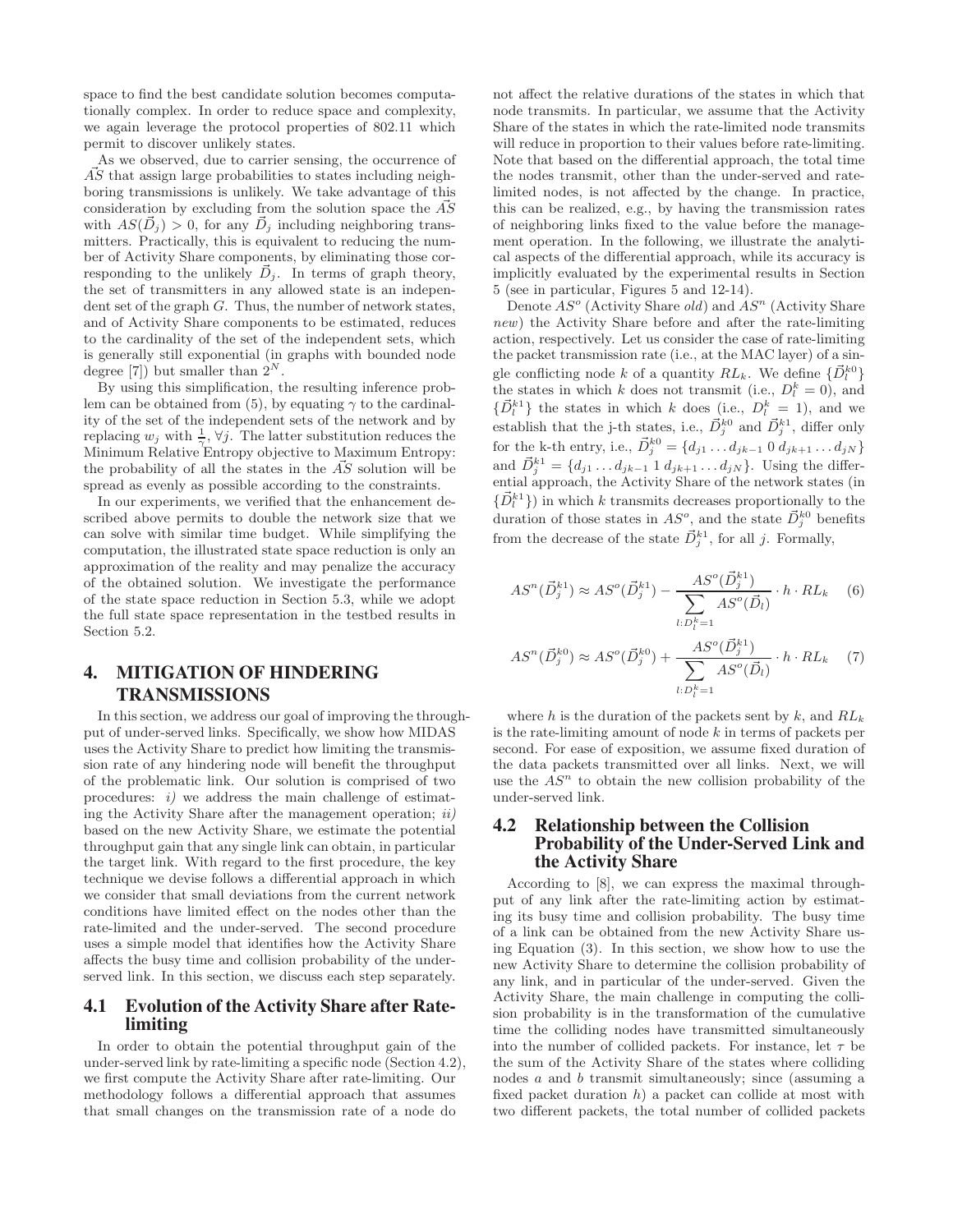between these two nodes can be any integer in the range  $\left[\frac{\tau}{h}, 2\min\{transmitted\ packets\ by\ a\ or\ b\}\right]$ . In the following, we use a binary channel assumption; accordingly, a packet on  $(i, j)$  is corrupted if it overlaps for any arbitrary small duration of time with any other packet reception at  $i$ .

In order to compute the collision probability  $p^{i,j}$  of a problematic link  $(i, j)$ , we determine the success probability, i.e., the probability that the transmission of a packet from  $i$  to  $j$  entirely fits within a time interval during which its hidden terminals are not transmitting. To estimate this probability, we model the transmission attempts of  $i$  as the sampling of an ON/OFF process representing the aggregate transmissions of all the hidden terminals of  $i$  [8, 17]. The ON period is the interval during which at least an hidden terminal is transmitting, the OFF period is the gap in the activity of all the hidden terminals that node  $i$  has to discover randomly.

In the analysis of this process, we make the following assumptions. 1) In general, the transmissions of the hidden terminals are not coordinated and may overlap; thus, the durations of the ON and OFF periods are variable. In this case, it is a common assumption to model them distributed exponentially. 2) The duration of an ON period can range from very short, e.g., an individual ACK transmission, to much longer than the duration of a data packet  $h$ , in case of consecutive overlapping transmissions of different hidden terminals. We balance these cases, by approximating the average duration of an ON period,  $T_{ON}$ , with h. 3) Conditioned on the fact that  $i$  can transmit, i.e., that the nodes in  $V_{cs}(i)$  are not transmitting, we assume that the transmissions of i occur at random points in time.

In order to succeed, a packet transmitted on  $(i, j)$  needs to start during an OFF period, and be entirely received during the OFF period. Thus, using assumptions 1) and 3), we can write the collision probability as:  $p^{i,j} = 1 \frac{\bar{T}_{OFF}}{\bar{T}_{ON}+\bar{T}_{OFF}}e^{-\frac{\hbar}{\bar{T}_{OFF}}}[8]$ . Using assumption 2) permits to obtain  $p^{i,j}$  as a function of  $\frac{\bar{T}_{ON}}{T_{ON}+T_{OFF}}$ . In the remainder, we show how to express  $\frac{\bar{T}_{ON}}{\bar{T}_{ON} + \bar{T}_{OFF}}$  (and thus  $p^{i,j}$ ) as a function of the Activity Share.

In order to do this, we compute the total duration the process is in ON and  $\{ON \text{ or } OFF\}$  states during a measurement interval  $\Delta T$ : the ratio between these two quantities is equal to the ratio of their averages  $\frac{\bar{T}_{ON}}{T_{ON}+T_{OFF}}$ . Recall that the ON and OFF states model the sampling of node i of the channel at the receiver, and that node  $i$  cannot sample the ON/OFF process (i.e., transmit) during the transmissions of nodes in  $V_{cs}(i)$ . Hence, we prune all time intervals in which at least one of i's neighbors is transmitting, i.e., we consider only time intervals in which no node in  $V_{cs}(i)$ is transmitting. Thus, the whole duration of the ON-OFF process in  $\Delta T$  is  $(1 - B_i) \Delta T$ . Let us denote  $V_{ht}(i, j)$  the set of hidden terminals of  $(i, j)$ . Then, the whole duration of the ON period in  $\Delta T$  is the time at least one hidden terminal is transmitting and no node in  $V_{cs}(i)$  is transmitting. By using the Activity Share, we denote the latter interval as  $AS^{H\bar{T}*}\Delta T$ , where

$$
AS^{HT*} = \sum_{l: (\exists m \in V_{ht}(i,j):D_l^m=1) \land (D_l^n=0, \forall n \in V_{cs}(i))} AS(D_l)
$$
 (8)

Finally, the identity between  $\frac{\bar{T}_{ON}}{T_{ON}+T_{OFF}}$  and the ratio of their total durations in  $\Delta T$  discussed above leads to

$$
\frac{\bar{T}_{ON}}{\bar{T}_{ON} + \bar{T}_{OFF}} = \frac{AS^{HT*} \Delta T}{(1 - B_i)\Delta T} \equiv AS^{normHT*}
$$
 (9)

By replacing (9) into  $p^{i,j}$ , we can write:

$$
p^{i,j} = 1 - (1 - AS^{normHT*})e^{-\frac{AS^{normHT*}}{1 - AS^{normHT*}}} \tag{10}
$$

which expresses the collision probability of a link using exclusively the Activity Share. Using Equation (10) we can compute the throughput according to [8].

## 5. PERFORMANCE EVALUATION

In this section, we validate MIDAS through an extensive set of testbed and simulation experiments. After introducing our experimental platform and implementation, we investigate the performance of MIDAS in a real testbed deployment. Finally, we extend the evaluation by simulating a broader set of topologies with larger numbers of nodes, in order to determine the sensitivity of the tool to node density and traffic load, and show its robustness to missing reports and short report intervals. Additional results can be found in [13].

## 5.1 Experimental Testbed

WARP. To validate our MIDAS, we used the Wireless Open-Access Research Platform (WARP) developed at Rice University [1]. The platform, built around a Xilinx Virtex processor, includes the MAX2829 radio chipset that provides RSSI readings. Moreover, WARP implements an OFDM layer similar to 802.11a. In our configuration, the boards operate at 6 Mbps using BPSK modulation, and are equipped with a 3 dBi antenna; all boards are controlled by a laptop via Ethernet connections.

Inference Tool Implementation. The implementation of the inference tool consists of two basic components.  $i$ ) The transmission duration counter measures the time duration the radio is in transmission state by timing the functions that control the transmission operations.  $ii)$  The sub-packet RSSI time sampler measures the time duration the received signal strength, including noise and interference, exceeds a given threshold. In contrast to existing off-the-shelf drivers, such as MadWifi for Atheros chipsets, $4$  which only provide an RSSI sample per packet, our implementation samples the RSSI values at regular time intervals shorter than the packet duration, and compares them to the carrier sense threshold.

Validation Tool. Two additional components were implemented only for validation purposes.  $i$ ) The fast RSSI sampler behaves identically to the sub-packet RSSI time sampler described above, but supports higher sampling rates via a digital design, thus improving the precision of the busy time estimation. *ii*) The *trace collection logic* provides the ground truth of our experiments by collecting and storing on the board's memory the timestamps and durations of all radio-transmitted packets and sends batch traces to a control station. The individual node traces are not used by the inference tool, but permit to reconstruct offline a network-wide global trace of the transmitting activity of all nodes and to extrapolate the actual Activity Share. In order to synchronize the individual traces from different nodes, a

<sup>4</sup>Multiband Atheros Driver for Wifi. Available at http: //madwifi.org/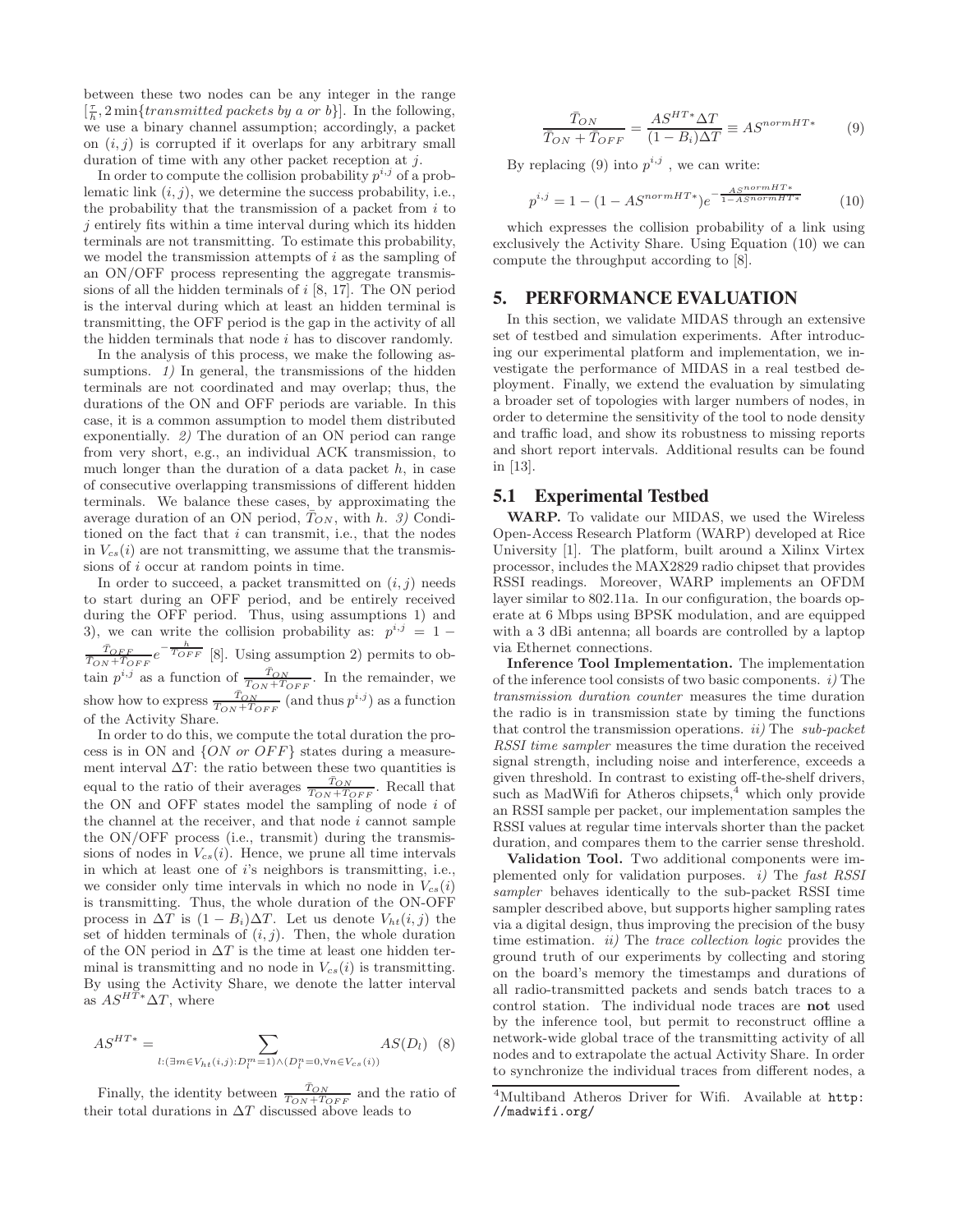control station issues an Ethernet broadcast to the boards at the beginning of each experiment, which is used to reset their clock. We verified that our technique achieves clock offsets below a few micro-seconds.

Testbed Setup. We conduct our experiments on a fivenode indoor testbed. In order to verify the robustness of MI-DAS to different node densities, we alternately deployed our nodes in different topological configurations. As a reference for the reader, we list the locations used in our topologies in decreasing order of density, with reference to Figure 2: in the single-hop topology S1 all nodes are next to each other close to position  $b$ ; in the multi-hop topology  $M1$  the nodes are located in the positions  $\{a, b, c, d, e\}$ ; in the multi-hop  $M2$ the nodes are in positions  $\{a, b, c, d, f\}$ . Each board transmits 1000-byte data packets, with constant inter-packet time whose value depends on the experiment. Each experiment run lasts 10 seconds and, where not differently specified, the reported results are cumulative over 10 runs.



Figure 2: Layout of our testbed deployment.

#### 5.2 Testbed Results

Experimental Methodology. We evaluate the accuracy of the inference tool, by assessing its predictions in different testbed and simulation settings. At the end of each experiment performed, we collect a single report from each node including its transmission time and busy time, which represent the parameters  $T$  and  $B$  in Problem (5). We compute the optimal solution of Problem (5) corresponding to the collected values using the Matlab solver fmincon. We establish the accuracy of the Activity Share inference by comparing our estimations with the ground truth provided by an omniscent centralized approach based on the collection of detailed traces (see the Validation Tool above).

Sensitivity to Network Density. The network density influences the information in the node reports as follows. In low density conditions, the busy time reports constrain the overlapping transmissions of a limited set of neighboring nodes (see Equation (3)), thus providing redundant information. For instance, in networks where each node has one neighbor, the busy time of a node corresponds to the transmission time of the sole neighbor, which is also reported by the neighbor itself. However, in high density conditions, more combinations of neighbor overlapping transmissions can produce the same busy time value, thus increasing the complexity of the decomposition of the busy time in its Activity Share components. We investigate the effect of network density on the Activity Share accuracy by running our experiments on the three different topologies of our testbed.

Figure 3 shows the CDF of the normalized relative error of the Activity Share estimation, where the relative error committed in a state is weighted by the Activity Share of that state, i.e., proportionally to the duration. The X-axis

indicates the normalized relative error committed, while the Y-axis is in (non-dimensional) time ratio units. For instance, a point in (0.1, 0.7) indicates that the network spends 70% of the time in states where our inference tool commits an error of 10% or less. All plots show that our inference technique is extremely accurate under all density conditions; further,  $S1$  is the most accurate solution, while the  $M1$  plot mostly dominates M2. The respective average normalized relative errors, i.e., the relative error committed in a randomly sampled instant, are  $4.6\%$  for  $S1$ ,  $9.9\%$  for  $M1$ , and  $11.5\%$  for M2. These results are obtained for broadcast packets; however, similar values have been obtained using one-hop unicast flows, i.e.,  $4.8\%$  for  $S1$ ,  $6.1\%$  for  $M1$ , and  $7.7\%$  for M2. Figure 4 shows the scatterplot of the predicted and actual Activity Share collected for one run of scenario M2. Each value k on the X-axis denotes a *network state*  $\vec{D}$  corresponding to the binary representation of k (once mapped the bit indices 0 through 4 to the nodes positioned in  $a, b$ , c, d, and f, respectively, e.g.,  $k = 20$  maps to the network state  $\{10100\}$ , i.e., where only nodes  $f$  and  $c$  transmit). The graph shows an excellent agreement between the inferred Activity Share and the actual Activity Share obtained from the traces. Further, we can observe that a number of states have very short durations: these typically include simultaneous transmissions of nodes in carrier sensing range, which occur less frequently than the others. We conclude that network density increases the accuracy of the Activity Share inference tool by reducing the amount of redundant information.

Sensitivity to Network Density is revisited in the simulations in Section 5.3 for larger topologies.

Throughput Prediction Accuracy. We evaluate the accuracy of the model in Section 4, by comparing its predictions with testbed experiments in the topology M1 with single-hop flows  $\{a \to c; b \to a; c \to a; d \to b; e \to c\}$ . For each set of experiments, we consider a target under-served link whose traffic is fully backlogged, and we perform a reference run, measuring the throughput of the target link when all others transmit at 900 kbps rate. At the end of the reference run, we collect the node reports, infer the Activity Share, and predict the throughput increase of the target link obtained by rate-limiting any of the four conflicting nodes of a fixed quantity (400 kbps). Then, we perform four additional runs on the testbed, alternately rate-limiting a different conflicting node for the same 400 kbps quantity, and we record the actual throughput gain of the target link. Finally, we contrast the throughput gain predicted by our model with the actual gain obtained in the testbed.

Figure 5 shows the CDF of the relative error for all possible target link/conflicting node pairs for 10 repetitions of our scenario (200 predictions in total). The long tail of the distribution is due to few combinations for which the actual gain is very small (on the order of a few kbps); in those cases, even an error of few packets is decisive in relative terms. In terms of the absolute error, the predicted throughput gain is on average less than 80 kbps different from the actual throughput gain (i.e., 20% of the rate-limiting value of 400 kbps, or around 30% of the average actual throughput gain of approximately 240 kbps).

Additional Results. In [13] we present several additional findings, including: 1) The accuracy of the inference tool does not decrease for unsaturated and low traffic loads. We ran a set of experiments with topology  $M1$ , where we increased the traffic load of the nodes from 400 kbps to fully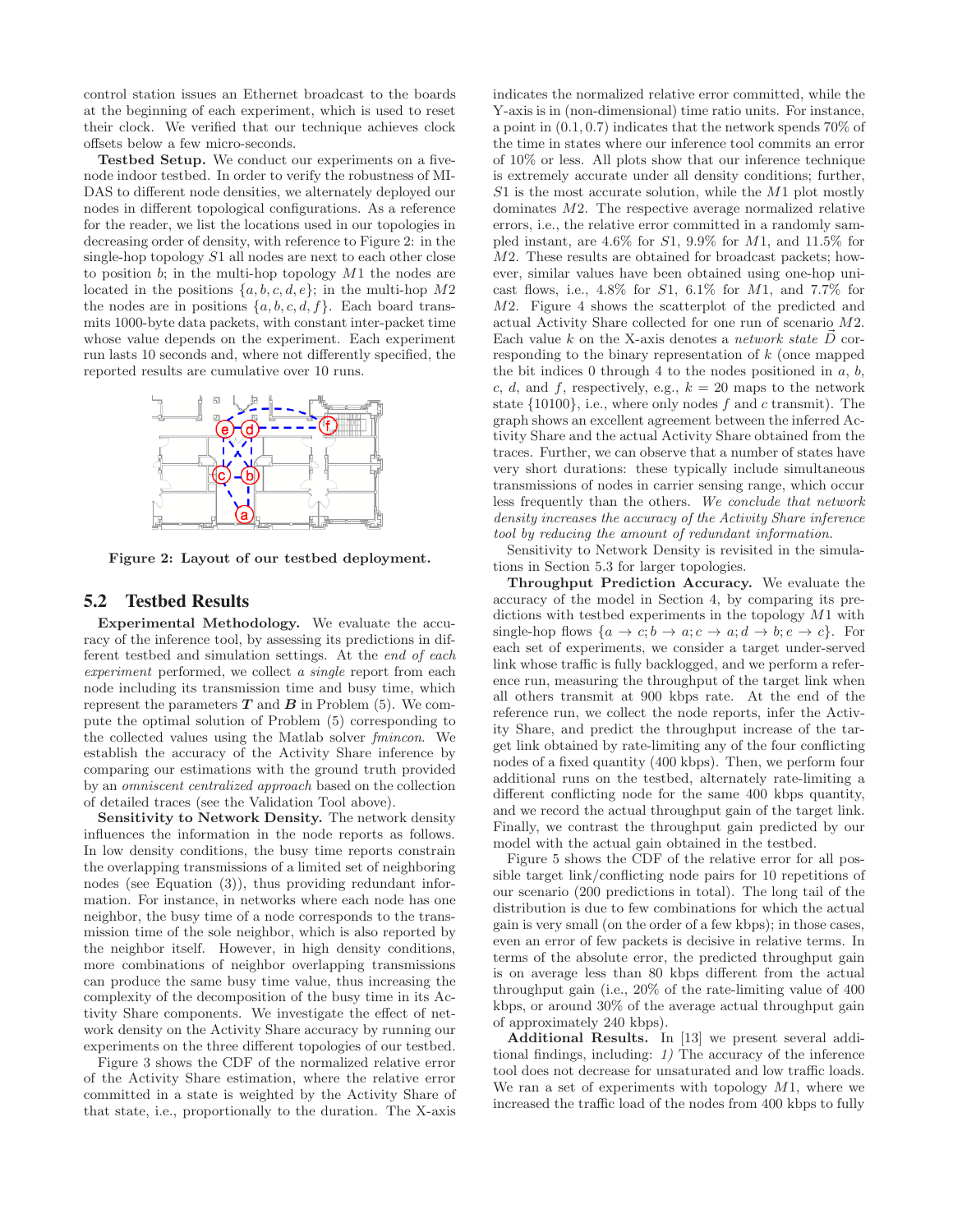

Figure 3: AS inference error (testbed).



Figure 4: Activity Share inference (testbed).



Figure 5: Throughput increase estimation (testbed).

backlogged, and we found that in all cases we can predict the Activity Share with a normalized relative error between 4% and 10%; 2) The throughput prediction tool does not require that the conflicting nodes are equally loaded. We ran an experiment with topology  $M1$ , where each conflicting node had a traffic load uniformly distributed in [400 kbps, 900 kbps], and the relative error of the obtained throughput prediction shows similar trends to Figure 5 (i.e., 18% of the rate-limiting value of 400 kbps, or 26% of the average actual throughput gain of approximately 280 kbps).

## 5.3 Inference Tool

In order to evaluate the inference tool on various topologies including a larger number of nodes, we performed an extensive set of ns-2 simulations following the inference experimental methodology adopted in the previous section. In this section, we first compare testbed and simulation. Then, we evaluate the accuracy loss due to the state space reduction discussed in Section 3.4; all the results in the remainder of the paper implement such enhancement. We conclude by investigating the robustness of the inference technique to different network deployments, report losses, and short report intervals. For lack of space, we only show inference results for fully backlogged transmitters; however, our experiments show that the accuracy of our solution increases with non fully backlogged traffic due to reasons that will be clarified below.

Simulation Settings. We consider scenarios where each node generates 1000-byte UDP packets directed toward a single neighbor, with constant inter-packet time. The traffic is generated for 100 s at a fixed rate. We use the FreeSpace propagation model, with node transmission and interference ranges equal to 210 m. The size of the deployment area depends on network density. Except for the experiment in Figure 6, which is obtained using 802.11a at 6 Mbps, all results in this section are obtained using 802.11b at 11 Mbps data rate in order to experiment with different conditions. We refer to the analogous simulation results obtained for 802.11a at 6 Mbps as needed.

Comparison between Testbed and Simulations. The simulations introduce simplifications about actual channel propagation and abstract operational details, such as the WARP board's packet processing time. For this reasons, our first experiment compares the simulations and testbed results. We consider the topologies S1 and M2 used in the

testbed section and fully backlogged nodes. Using the omniscent centralized approach, we extract the Activity Share from the traces of simulation and testbed, and we compare them. Figure 6 shows the actual Activity Share (Y-axis) for all 32 possible states (X-axis) sorted similarly to Figure 4. The plots show an excellent agreement between the two environments; the small discrepancies are due to non-ideal packet processing times and carrier sensing relationships in the testbed.

Effect of the Protocol-based State Space Reduction. The next experiment evaluates the effect of the protocolbased reduction discussed in Section 3.4. We generate a random topology of 10 nodes, with an average number of 7 neighbors per node, and we compare the Activity Share obtained using the reduced (labeled "Protocol-based Reduction") and the entire  $2^N$  state spaces (labeled "Power Set").

Figure 7 shows the scatterplot of the Activity Share. The X-axis is the actual value of the Activity Share, while the Y-axis is the estimated value; each mark represents a single state. As expected, the solution including the power set is more accurate (crosses are closer to the line than circles). The concentration of circles on the X-axis close to the origin are due to the states including adjacent nodes transmitting, that the protocol-based reduction excludes. Note that the actual Activity Share values of those states are not significantly larger than 0, as the simultaneous transmissions of neighboring nodes are relatively unlikely. The power set solution benefits from accounting for the unlikely states, not only in the prediction of the Activity Share of those states, but also of states including only independent sets of transmitters. We conclude that the accuracy of the inference tool increases by re-introducing the states excluded by the protocol-based reduction, since those states contribute to the reported measurements.

Sensitivity to Network Density. This subsection revisits the issue of network density on large topologies. In contrast to Section 5.2, we run our scheme on the reduced state space. We evaluate the normalized relative error between inferred and actual Activity Share, for 30 topologies of 10 and 15 nodes, with average node neighbors from 3 to 13 and fully backlogged traffic. Recall that the normalized relative error is the relative error committed in a state weighted by the Activity Share (i.e., proportionally to the duration) of the state. Figures 8 and 9 show that our inference tool is accurate under different densities, e.g., the network spends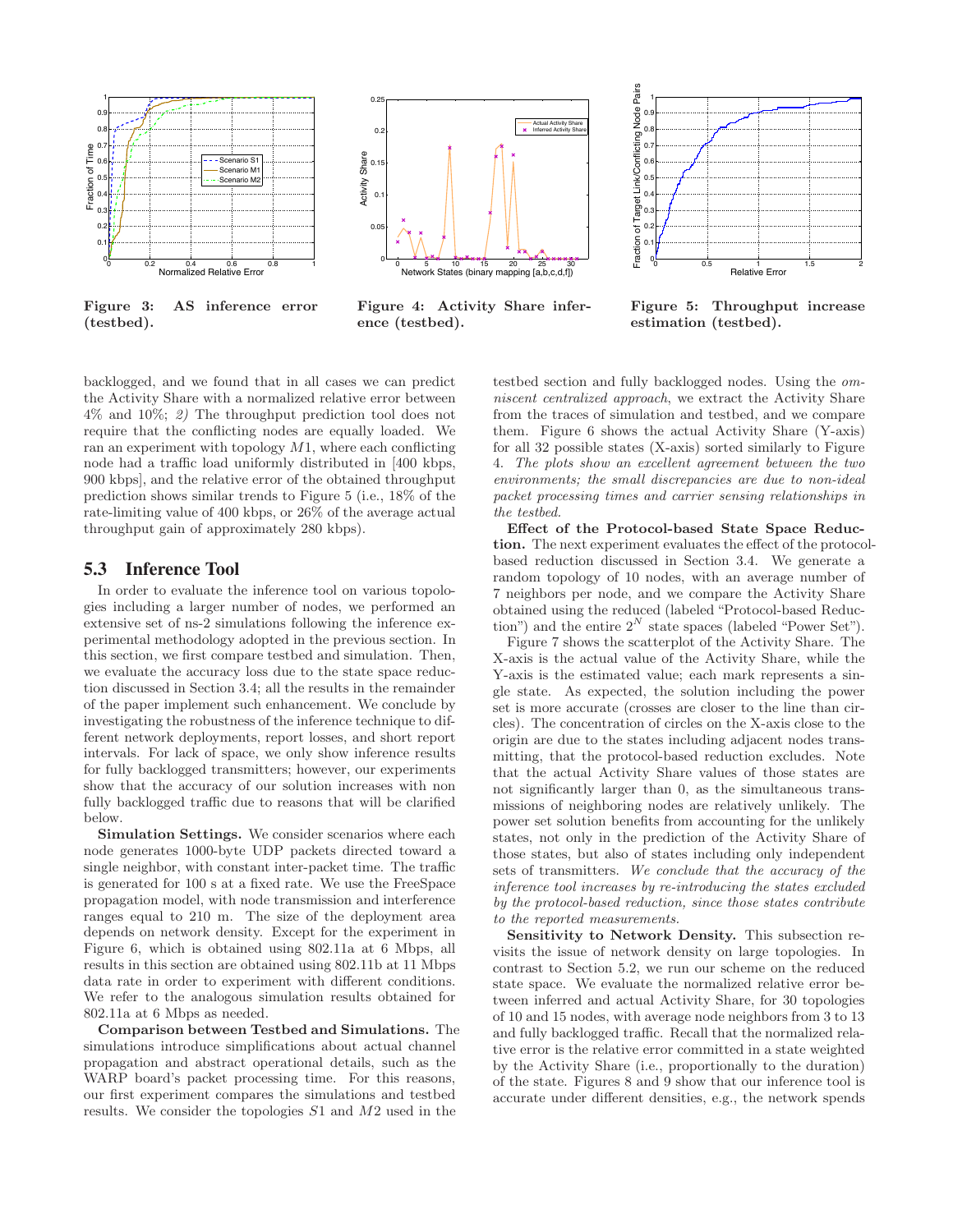

Figure 6: Activity Share: simulations vs testbed.



Figure 7: Inference with protocol-based reduction.



Figure 8: Inference sensitivity to density (10 Nodes).

more than 70% of time in states whose relative error is below 20% for all tested densities in 10-node topologies. Figure 8 shows that for 10 nodes a density increase from 3 to 5 improves the accuracy of the inference tool, while for density 7 the performance decreases. The average normalized relative errors are 12.2%, 10.2%, 17% for densities 3, 5, and 7 respectively. We ran this experiment also using 802.11a at 6 Mbps, and we obtained normalized relative errors of 13.7%, 12.5%, 15.2%, respectively. Figure 9 shows a similar trend for 15 node networks; the accuracy grows for density increase from 3 to 7, but it reduces for density 13. The average normalized relative errors are 18%, 14%, 26%, for densities 3, 7, and 13 respectively. Both figures clearly depict the existence of an accuracy tradeoff related to the network density. As explained in Section 5.2, the denser the network the more information is contained in the node reports. However, as the network approaches a clique, the probability of simultaneous transmissions of neighboring nodes increases, thus generating network states that are excluded by the protocol-based state space reduction. For example, the accuracy degrades for 10-node networks with density 7, and for 15-node with density 13. In contrast, in 15-node networks with density 7, nodes in close proximity likely observe different channel busy intervals, due to the diverse sets of carrier sensed nodes; thus, their simultaneous transmissions are less frequent. Notice that traffic intensity has a similar effect on the validity of the protocol-based approximation, and that fully backlogged traffic is a worst case due to higher occurrence of adjacent node transmissions. We conclude that, although the protocol-based reduction is accurate in all evaluated settings, high network densities challenge the validity of its approximation.

Incomplete Information. In the case of severe network congestion, some of the reports could be lost. We evaluate how report losses affect the accuracy of the inference tool, by simulating the loss of up to five out of the ten reports transmitted in 10-node networks, with densities of 3, 5 and 7. Figure 10 shows the average normalized relative error of the Activity Share computed out of all possible states obtained from 30 random topologies, where we evaluate the lack of all possible combinations of missing reports (bars indicate 85 th percentiles). We observe that the performance gracefully degrades as the number of missing reports increases. This is because the reports of neighboring nodes are related: for instance, part of their busy time is generated by transmissions of common neighbors. We obtained similar results for

15-node scenarios. We conclude that our inference technique is robust to report losses, due to inherent redundancy of node reports.

Report Interval Length. In the previous simulations, we used report intervals of  $100$  s, i.e., each node  $k$  sent one report every 100 s including the busy and transmission timeshares  $B_k$  and  $T_k$  that k measured during the same interval. The report interval introduces tradeoffs of reporting overhead (favoring long intervals), responsiveness to network changes (favoring short intervals), and obtaining statistically significant data (favoring long intervals). We assess how short report intervals affect the performance of the inference tool, by measuring the accuracy in 10-node networks, with density 5, for report interval lengths as low as 50 ms. Figure 11 shows that the inference tool is accurate also for short report intervals. In particular, as the report interval is decreased from 100 s to 2 s, the accuracy decrease is minimal. When the report interval is small and set to 50 ms, i.e., the reported values are based on approximately 10 packets sent by each node, the accuracy decreases. The average normalized errors are 10%, 11%, 14%, and 25% for the cases of 100 s, 2 s, 500 ms, and 50 ms, respectively. We conclude that, in order to better capture the network dynamics, the network manager can adapt the duration of the report intervals, with a small penalty on inference accuracy. Note that in our implementation, the reports  $R_k$  include only two floating point values for a total of 16 bytes, i.e., they easily fit within a single packet, and can be aggregated or even piggybacked in regular traffic.

## 5.4 Throughput Prediction Tool

Similarly to the inference tool, we investigate the performance of the prediction tool with numerous ns-2 simulations, with the same experimental methodology used to evaluate the throughput prediction accuracy in Section 5.2. In this section, we evaluate how the prediction accuracy depends on network density and traffic load.

Sensitivity to Network Density. The network density crucially influences the accuracy of the Activity Share inference, which is the basis of throughput prediction. In addition, network density determines the number of neighbors and hidden terminals of a link; in turn, these affect link busy time and collision probability, whose computations are relevant to our prediction tool. We investigate these effects by evaluating our predictions for all possible target link/conflicting node pairs in 10 topologies with 10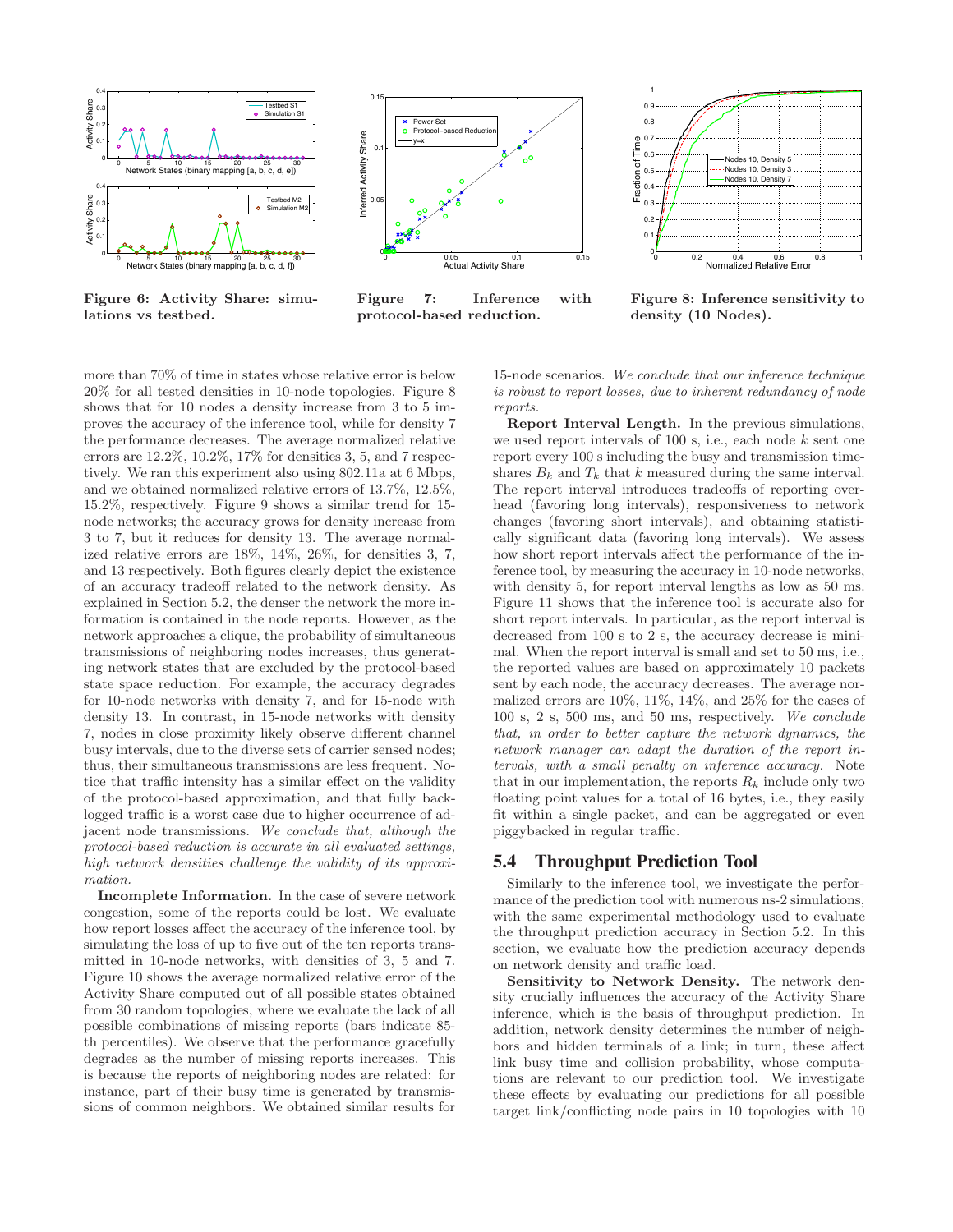

Figure 9: Inference sensitivity to density (15 Nodes).



Figure 10: Inference robustness to missing reports.



Figure 11: Inference robustness to short report intervals.

nodes, and densities of 3, 5, and 7, with node transmission rates of 600 kbps. Figure 12 shows the empirical CDF of the relative error between the predicted and actual throughput increase. The plot for density 3 (i.e., for topologies with 3 neighbors per node) is the most accurate, while the case for density 5 is the least; the average relative errors are 17%, 26%, 22% for densities 3, 5, and 7, respectively. Surprisingly, the accuracy in throughput prediction does not exactly reflect the accuracy in the inference of the Activity Share (we checked that the trends in Figure 8 were respected also in this set of scenarios). The main reason is that our model is more accurate in the computation of the fraction of busy time than of the collision probability, since the former imposes less stringent assumptions (see Section 4.2). Thus, the case of density 3, where the number of hidden terminals is restricted by the degree of the receiver, is most accurate. In terms of the absolute error, i.e., the difference between the actual throughput gain and the predicted gain, the predicted throughput gain is within 80 kbps (i.e., 20% of the rate-limiting value of 400 kbps) from the actual throughput gain in 83% to 92% of the cases. In order to provide a more detailed representation of the results above, Figure 13 shows the scatterplot of the predicted and actual throughput increase collected for the case of density 3. The X-axis index identifies the actual throughput increase for a saturated link by rate-limiting one of its conflicting nodes, while the Y-axis represents the predicted value for the same ratelimiting action. The graph shows an excellent agreement between the prediction and the simulation. A key finding is that, by rate-limiting different conflicting nodes of the same fixed amount, the throughput of the target link can increase from 7% to 172% of the rate-limited quantity 400 kbps, i.e., from 28 kbps to 688 kbps. We conclude that the accuracy of the prediction model increases as the number of hidden terminals decreases, because of the less stringent assumptions we impose on the computation of the fraction of busy time of the under-served link.

Sensitivity to Traffic Load. In this experiment, we investigate the effect of traffic load on the accuracy of our predictions, by repeating the simulations above for node transmission rates of 900 kbps. Figure 14 shows the same ranking among the curves relative to different densities as for the case of 600 kbps. However, the accuracy obtained for 600 kbps is higher than for 900 kbps. This is due to two reasons: first, the Activity Share inference technique based on the protocol state-space reduction is more accurate for lower traffic loads;

second, in terms of the relative error the prediction of small throughput gains is more challenging than the prediction of large gains. As the neighbor load increases, rate-limiting actions produce on average a lower benefit for the underserved link, thus increasing the influence of the less accurate results for lower gains on the CDF. For example, for density 5 and 600 kbps, on average the under-served link gains 0.6 of the rate-limiting amount (i.e., 240 kbps out of 400 kbps in this experiment), while for the case of density 5 and 900 kbps the under-served link gains 0.4 (i.e., 160 kbps out of 400 kbps). This explains why the relative error is larger for 900 kbps than for 600 kbps.

## 6. RELATED WORK

Wireless Network Monitoring. Performance monitoring of single-hop WLANs has recently attracted research interest [5, 14]. The proposed approaches reconstruct a global trace of all network packet transmissions by combining offline detailed traces reported by sniffers spread throughout the network. These solutions can provide a comprehensive survey of the network activity. However, they require the delivery of detailed traces from all (or at least most of) the nodes, which severely hinders the normal operations of multi-hop wireless networks. In our work, we show that we can attain very accurate results with the use of small timeaveraged reports. Furthermore, [5, 14] do not address the problem of identifying the origins of poor link performance and rate-limiting the most hindering nodes.

802.11 Throughput Models. Several 802.11 throughput prediction models have been proposed in the literature [2, 4, 8, 10, 11, 15, 17]. Their goal is either to compute the throughput of the network links given their traffic demands, or to compute the feasible region of the network. In contrast, we use measurements to infer the network behavior, particularly the coordination between node transmissions and the causes of poorly performing links, and use this understanding to improve the throughput of under-served links. Our scheme relies on active offline link profiling, such as [11, 17], to identify the carrier sensing and interference relationships between the nodes. In addition, we introduce passive online measurements during normal network operations, to capture the complex node interactions determined by the actual transmission patterns. Recently, [12] proposes a method to replace active offline profiling with passive online estimations using traces collected by deployed sniffers. While [12]